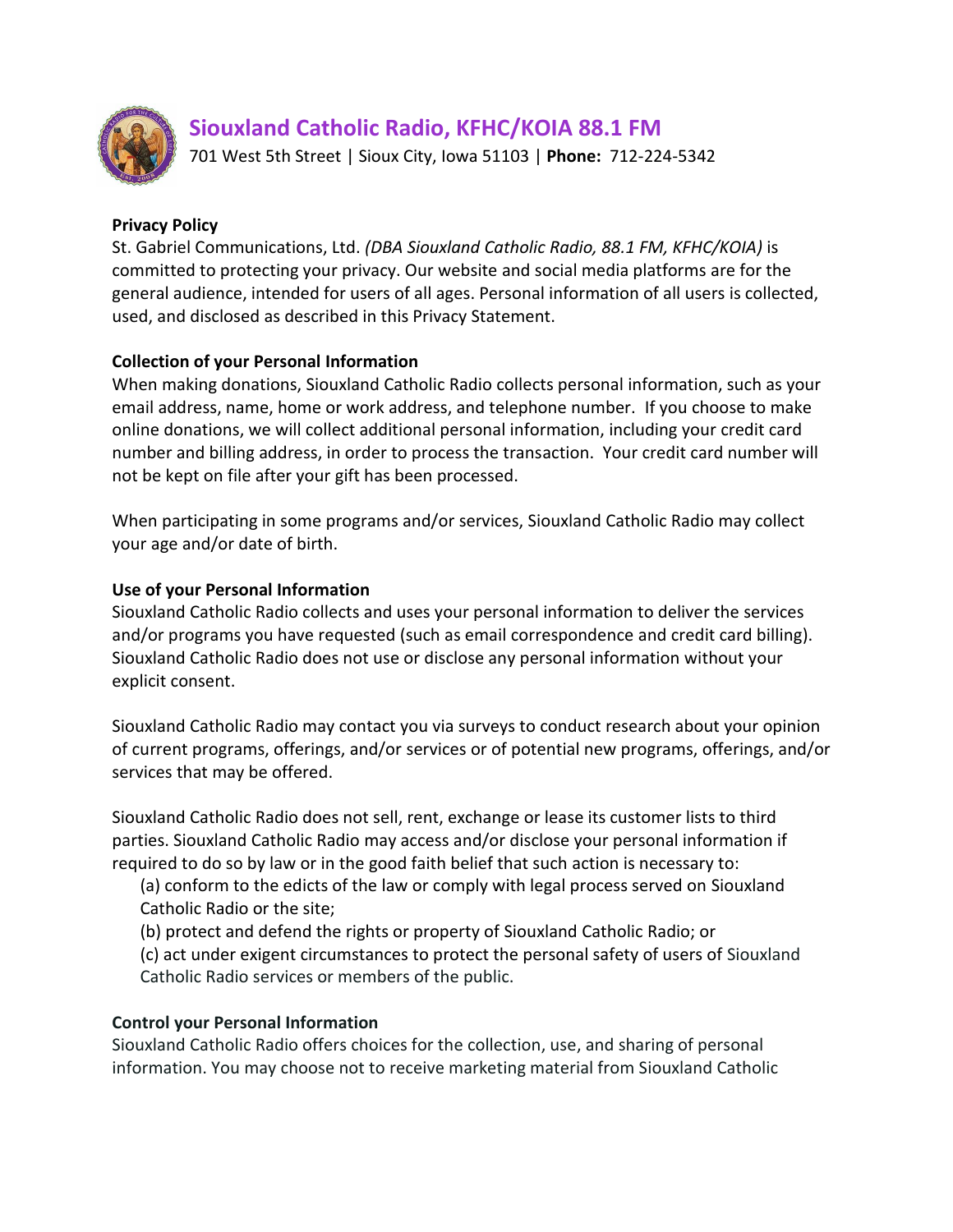Radio. You may also stop the delivery of future promotional emails from Siouxland Catholic Radio by following the specific instructions in the email you receive.

# **Security of your Personal Information**

Siouxland Catholic Radio is committed to protecting the security of your personal information. We use a variety of security technologies and procedures to help protect your personal information from unauthorized access, use, or disclosure. For example, we store the personal information you provide on computer systems with limited access, which are located in controlled facilities. When we transmit highly confidential information (such as a credit card number) over the Internet, we protect it through the use of encryption, such as the Secure Socket Layer (SSL) protocol.

# **Use of Cookies**

Siouxland Catholic Radio may use "cookies" to help you personalize your online experience. A cookie is a text file that is placed on your hard disk by a web page server. Cookies cannot be used to run programs or deliver viruses to your computer. Cookies are uniquely assigned to you and can only be read by a web server in the domain that issued the cookie to you. One of the primary purposes of cookies is to provide a convenience feature to save you time. For example, if you register with the Siouxland Catholic Radio site or services, a cookie helps Siouxland Catholic Radio to recall your specific information on subsequent visits. This simplifies the process of recording your personal information, such as billing addresses, shipping addresses, etc. When you return to Siouxland Catholic Radio, the information you previously provided can be retrieved, so you can easily use the Siouxland Catholic Radio features that you customized.

You have the ability to accept or decline cookies. Most web browsers automatically accept cookies, but you can usually modify your browser setting to decline cookies if you prefer. If you choose to decline cookies, you may not be able to fully experience the interactive features of the Siouxland Catholic Radio services or Web sites you visit.

# **Enforcement of this Privacy Statement**

If you have questions regarding this statement, contact Siouxland Catholic Radio at 712-224- 5342.

# **Changes to this Statement**

Siouxland Catholic Radio will occasionally update this Privacy Statement to reflect company and customer feedback. If there are material changes to this Statement or in how Siouxland Catholic Radio will use your personal information, Siouxland Catholic Radio will prominently post such changes prior to implementing the change. Siouxland Catholic Radio encourages you to periodically review this Statement to be informed of how Siouxland Catholic Radio is protecting your information.

# **Contact Information**

Siouxland Catholic Radio welcomes your comments regarding this Privacy Statement. If you